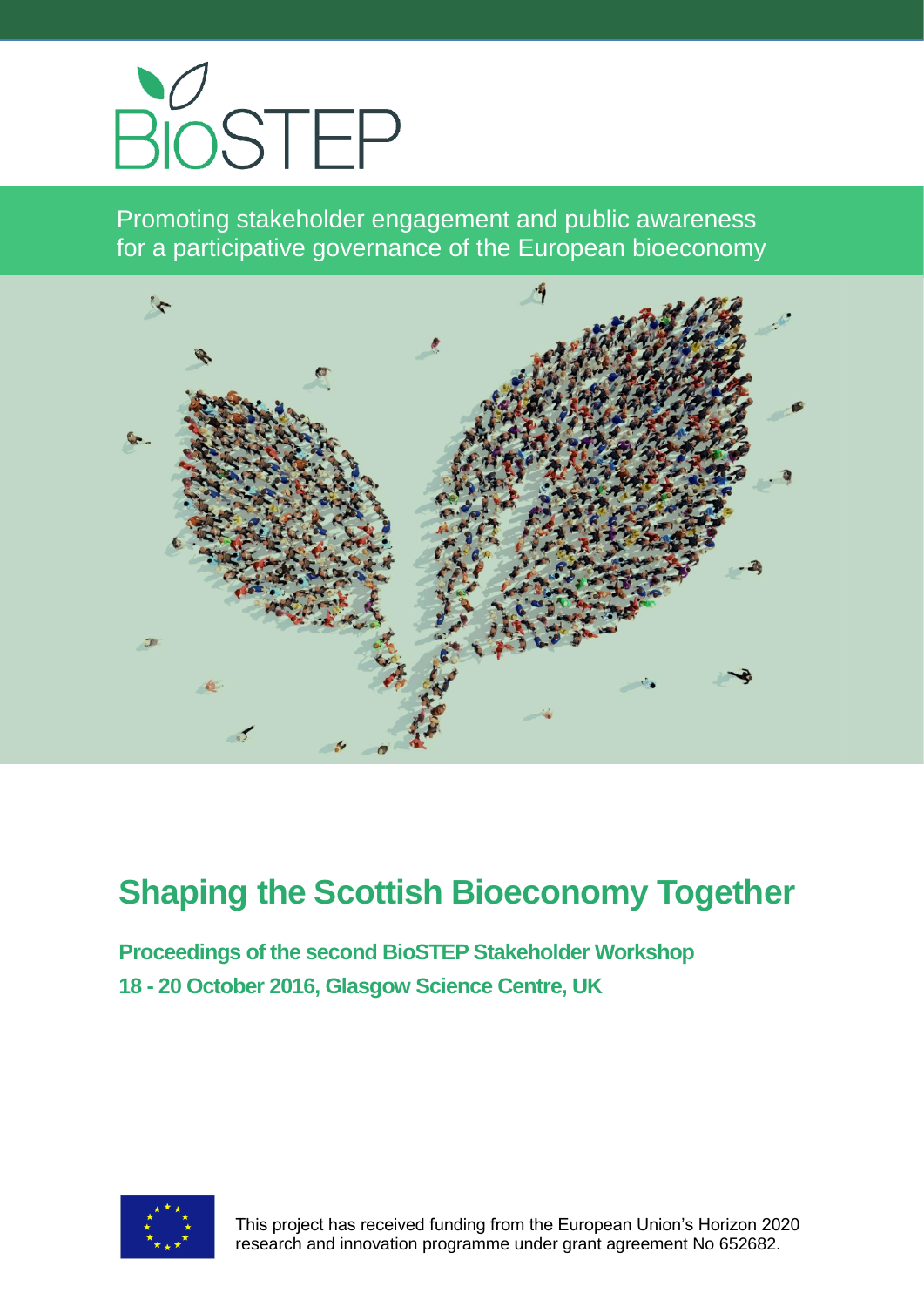#### **ACKNOWLEDGMENT & DISCLAIMER**

This project has received funding from the European Union's Horizon 2020 research and innovation programme under grant agreement No 652682. Neither the European Commission nor any person acting on behalf of the Commission is responsible for how the following information is used. The views expressed in this publication are the sole responsibility of the author and do not necessarily reflect the views of the European Commission.

Reproduction and translation for non-commercial purposes are authorised, provided the source is acknowledged and the publisher is given prior notice and sent a copy.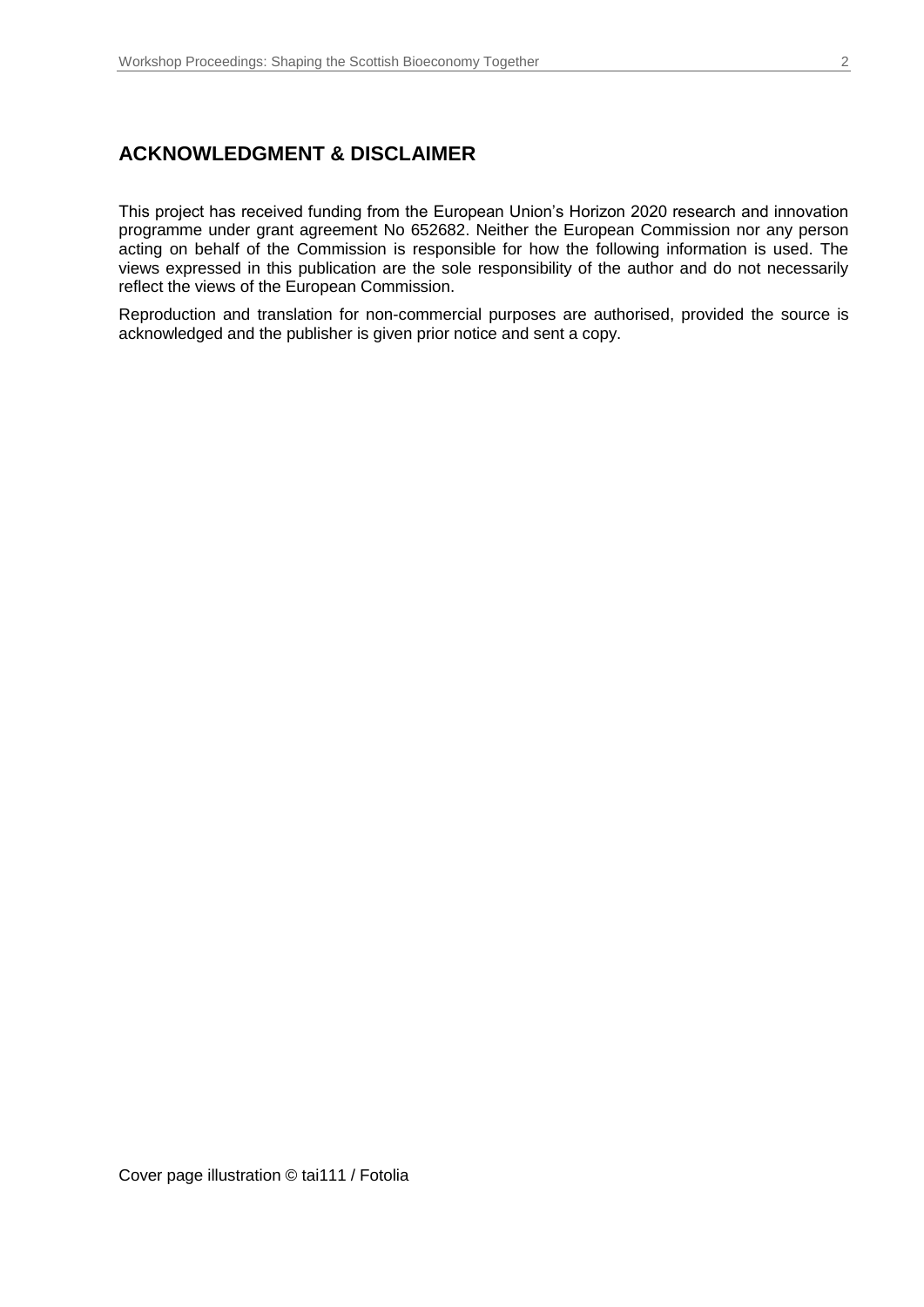#### **KEY MESSAGES**

This document summarizes the discussions during BioSTEP's second stakeholder workshop, which took place in Glasgow (Scotland) between 18 and 20 October 2016. The following key messages emerged from the discussions:

- Across the three sectors of whisky production, forestry and mariculture, the development of bio-based products and processes can help to achieve a circular economy in Scotland. A key motivation is to create value added by producing and processing innovate products in the region.
- A limiting factor particularly in the whisky and forestry sectors is the risk adversity of the established businesses: technologies usually need to be proven to be reliable and economically viable before they are taken up.
- The development of innovative bio-based products and processes is hampered by a lack of cooperation among relevant actors; the identification of new business partners, relevant regulators and other needed partners can be a challenge. The organization of the industry network around new products and value chains is a key challenge for entrepreneurs.
- A key success factor in the transformation process towards a bio-based economy is 'matchmaking', which requires a high degree of participation by stakeholders. Coordination efforts by public bodies (e.g. IBioIC) are regarded as a key instrument to bring the relevant actors together.
- In rural areas, the matchmaking is easier as knowledge of the relevant actors is a given. But high transport costs can mean that the needed puzzle of relevant companies and other actors does not exist in the rural area in question, providing different challenges.
- In the forest sector, conflicts over the use of wood resource might become a relevant issue (small-scale rural and community-based development vs. large-scale industrial development); new engagement strategies might be required to involve all relevant actors in discussion about challenges and opportunities (e.g. with regard to biorefinery activities). Another potential conflict of interest is between the need for highly productive forests on the one hand and the increasing need for forests with a high touristic and leisure value on the other.
- The high number of public agencies involved in regional development activities (incl. business support/funding) can be an obstacle, as it is not always clear who is in charge. Currently, different agencies are dealing with economic development issues.
- While universities in Scotland are already cooperating with each other, outreach to the business community needs to be improved. Often, people speak different technical languages. Technology transfer offices play an important role in communicating research activities and results from academia to the business sector.
- There are already effective financing mechanisms in place (e.g. specialist banks, hydro schemes and seed funding via the government); the development of bio-based business models is generally not hampered by a lack of financial incentives.
- With regard to public engagement, Scotland has experience with community activities (usually not linked to biotechnology, but to land use and biofuel issues) that could also serve as role models for the design of broader bioeconomy strategies.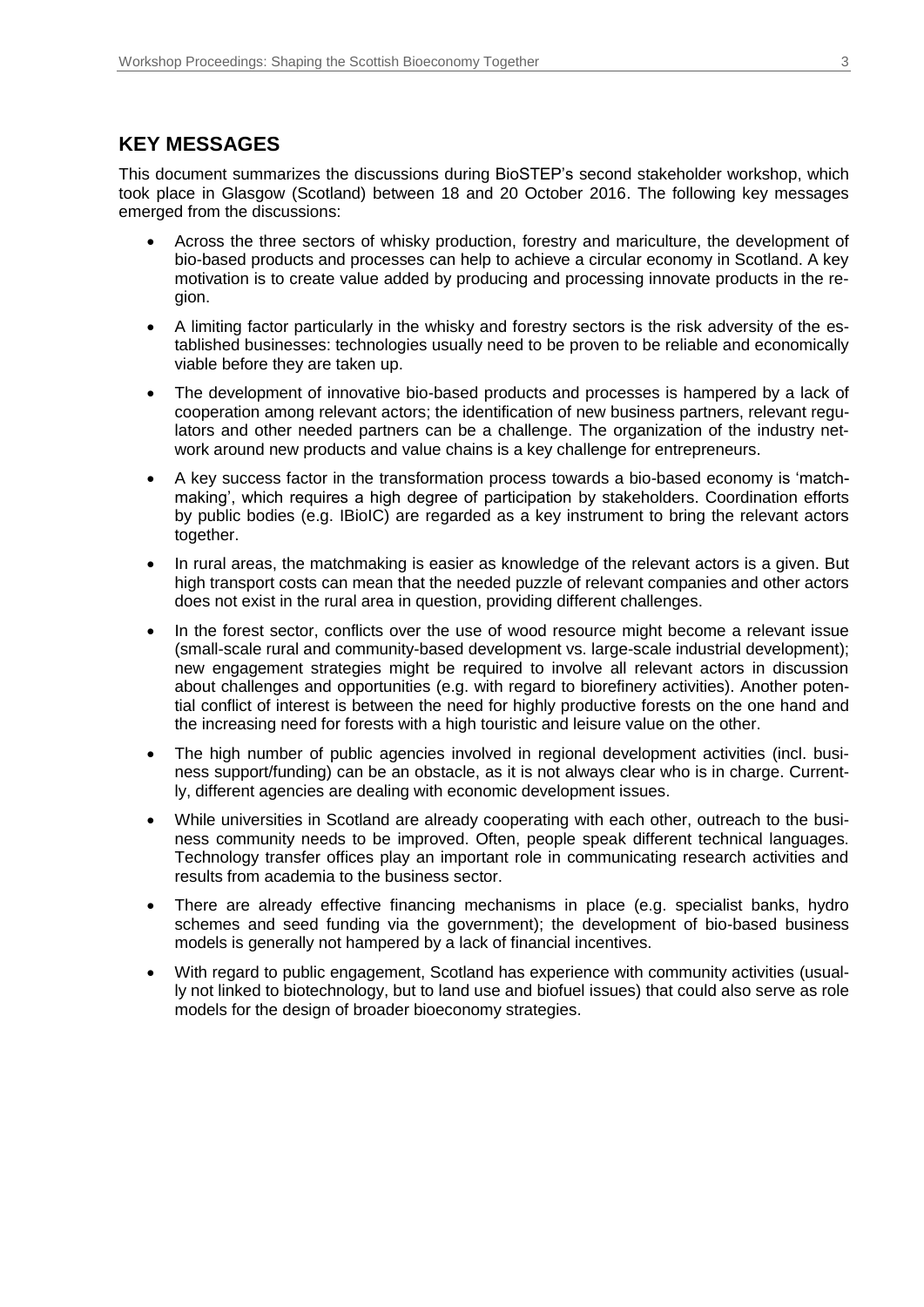### **1 Introduction**

BioSTEP's second stakeholder workshop took place on 18-20 October 2016 in the context of the European Forum for Industrial Biotechnology and the Bioeconomy [\(EFIB 2016\)](https://www.efibforum.com/) in Glasgow, Scotland. The workshop focussed on local and regional businesses and their role in the Scottish bioeconomy. Scotland possesses a huge amount of natural resources, on which many small and mediumsized enterprises base their business models. The Scottish bioeconomy is largely focussed on industrial biotechnology and the major policy focus to date has been to support the growth of this sector, to enhance cooperation between technology-based firms and universities, and to invest in skills development.

The objective was to explore a broader model of the bioeconomy (bottom-up, participatory) and to discuss how small and medium-sized enterprises, civil-society organisations and further relevant actors can be engaged in the (further) development of a regional bioeconomy strategy in Scotland. To this end, the workshop discussed what relevant actors need from a bioeconomy strategy for it to be useful for them and how the engagement process might be structured and set out so that they can bring their needs into the process. In order to focus the discussion on the practical problems in specific sectors or processes, the workshop was split into three two-hour meetings on whisky production, forestry and mariculture (see [workshop agenda\)](https://www.bio-step.eu/fileadmin/BioSTEP/Bio_documents/Final_agenda_Glasgow.pdf).

The workshop was attended by [17 local bioeconomy stakeholders](https://www.bio-step.eu/fileadmin/BioSTEP/Bio_documents/BioSTEP_Policy_Workshop_Glasgow_Participants.pdf) from science and academia to consultancies, SMEs, and the public sector. Among the participants, researchers from Strathclyde University formed the biggest group, partly as a result of Strathclyde's European Policy Research Centre's (EPRC) involvement in the BioSTEP project.

This second stakeholder workshop will be complemented by a third one, which BioSTEP will organise in Austria in the beginning of 2017. The proceedings of all three workshops will feed into a list of targeted policy recommendations for the (further) development of inclusive bioeconomy strategies at the regional, national and European levels. These recommendations will be presented and discussed at a stakeholder conference in March 2017 in Brussels.

## **2 Meeting I: Whisky production**

The objective of the first meeting on whisky production was to discuss how traditional industries in Scotland can benefit from and take part in new, bio-based industries. Key questions were how the Scottish whisky industry can be linked to a regional bioeconomy and how the respective actors can contribute to the development of regional strategies. The meeting was kicked off with a keynote speech by Alan Wolstenholme, founder of Caledonian Solutions and Honorary Professor at the International Centre for Brewing and Distilling at the Heriot-Watt University, Edinburgh. The title of his speech was "Distilling the Biofuture: How to link one of Scotland's oldest industries, Scotch Whisky [manufacture, with its newest one, Industrial Biotechnology?"](https://www.bio-step.eu/fileadmin/BioSTEP/Bio_documents/Meeting_I_Whisky_Production_Wolstenholme.pdf)

Alan Wolstenholme presented an overview of the history of Scottish whisky production and explained that the concentration of the industry in a comparatively small area has resulted in a number of problems, particularly with regard to the volume of waste materials that is produced. Biorefinieres (the integrated production of materials, chemicals, fuels and energy from biomass) could be one solution to this problem. Anaerobic digestion processes can transform the waste material into biogas, which could then feed into the grid or be used in combined heat and power plants. As a result, the volume of solid waste from the whisky production could be reduced.

The transformation of the industry towards bio-based processes such as bioenergy production is, however, hampered by a number of factors. Currently, only a few whisky manufacturers are willing to take the risk of investing in a technology that has not yet been fully proven to be reliable and economically viable. Moreover, closer collaboration among the 40 actors in Scottish whisky production is regarded as a precondition for the large-scale implementation of biorefinery processes across the industry; currently a lack of cooperation between distilleries can be observed. In addition, the identification of new business partners may pose a challenge. In this context, the communication between scientists and businesses could be more effective. While the Scottish government may to some extent steer the process through economic incentives, a key success factor in the transformation pro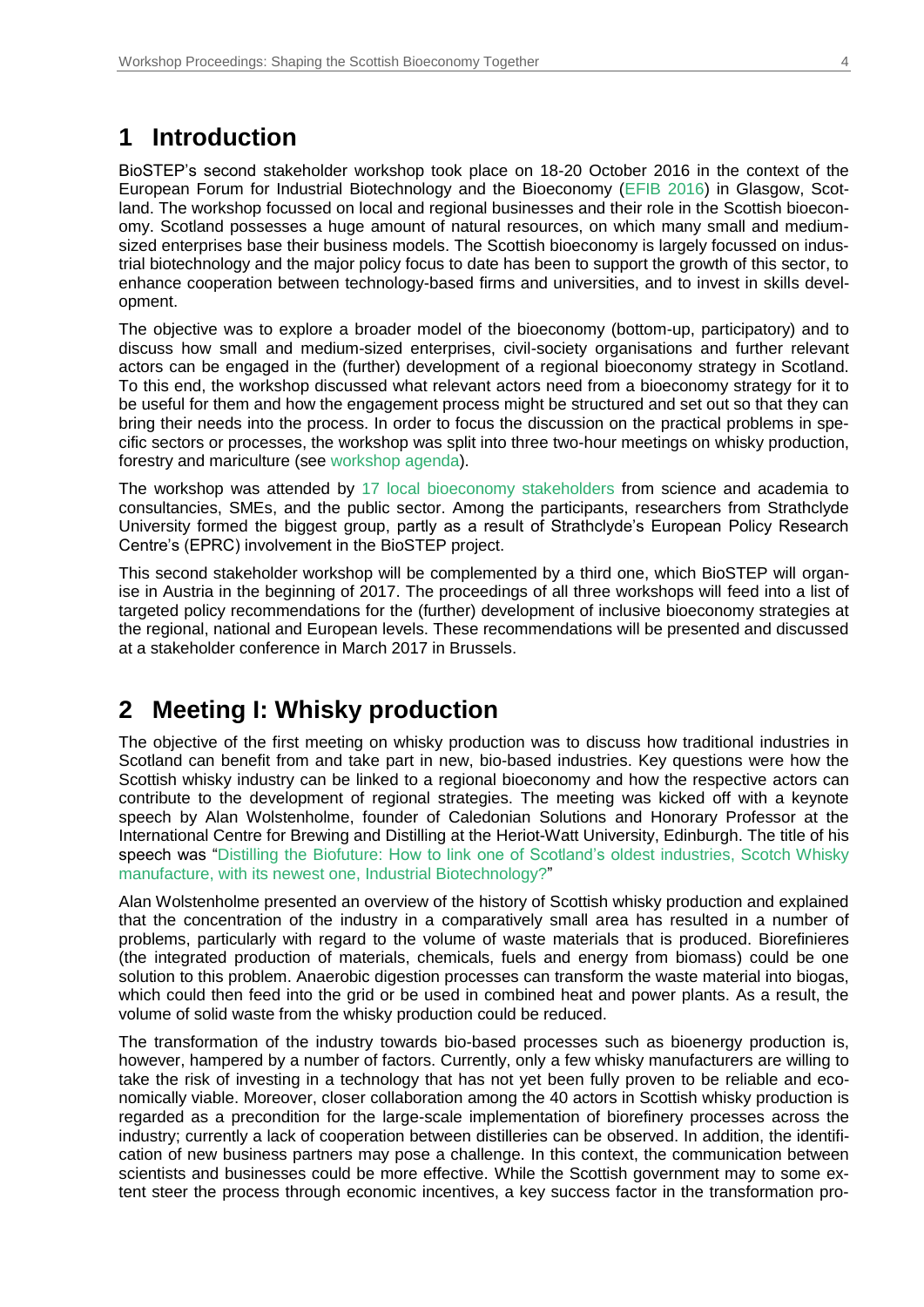cess is 'matchmaking', which requires a high degree of participation among stakeholders. Coordination efforts by IBioIC (incl. networking activities, project funding, start-up grants, and PhD funding) are seen as an important instrument to overcome this obstacle.

## **3 Meeting II: Forestry**

The second meeting of the workshop focussed on the Scottish forestry sector and the question of what the opportunities and challenges are of using forest biomass for bioenergy purposes and in innovative bio-based products. In this context, the following questions were discussed: What are the prospects of these new uses? How can SMEs and other relevant actors contribute to effective regional bioeconomy strategies? Can these strategies avoid conflicts of interest and help to identify synergies and opportunities for cooperation? The meeting started with a keynote speech by Robert Matthews, Science Group Leader, Forest Mensuration, Modelling & Forecasting of the Centre for Sustainable Forestry and Climate Change at the Forestry Commission Scotland. The title of his keynote speech was "What are the prospects [for innovative timber products -](https://www.bio-step.eu/fileadmin/BioSTEP/Bio_documents/Meeting_II_Forestry_Matthews.pdf) Are conflicts of use [emerging and could regional bioeconomy strategies help to avoid these?"](https://www.bio-step.eu/fileadmin/BioSTEP/Bio_documents/Meeting_II_Forestry_Matthews.pdf)

Robert Matthews outlined the contribution of the forestry sector to the rural economy in Scotland and introduced the "Scottish Forestry Strategy" and the "Scottish Forest and Timber Technologies" paper as two key documents that shape the development of the sector. He identified wood fibre as a feedstock for biorefinery processes as an emerging market in Scotland. Currently, bioenergy plants are opening across Scotland. Over the long-term, it was projected that increased demand for wood as a feedstock for bioenergy processes may result in conflicts over the use of the resource, particularly with the wood panel industry. A question would then be whether to prioritize small-scale rural and community-based development or large-scale industrial development. Besides this challenge, however, bioenergy could also present an opportunity to use wood better if applied in a small-scale context and linked to the development of 'wood stations', biorefineries and wood cascading.

With regard to stakeholder participation in the design of potential strategies to address the potential challenges, one limiting factor is the heterogeneity of the forest sector in terms of ownership. At the same time, the government has limited opportunities to influence practices of landowners. However, the regulation of feedstocks is regarded as a solution. Also, Scottish Enterprise is trying to make connections, e.g., by looking into wood chemical compositions to identify potential new uses. The price of wood has recently dropped, and adding value is seen as a potential response to the decline in price. However, with reference to nanocellulose it was pointed out that the economic viability of new techniques still needs to be proven.

#### **4 Meeting III: Mariculture**

The third and final meeting of the workshop focussed on mariculture business models in Scotland. In this meeting, it was discussed how renewable power and circular economy mechanisms can be used to build mariculture business models for rural areas. Specifically, it was discussed how SMEs can effectively build networks and contribute to regional bioeconomy strategies. The meeting started with a keynote speech by Douglas McKenzie, founder and Managing Director at Xanthella Ltd. The title of his keynote speech was ["Empowering Rural Industry: How could Mariculture, especially microalgae,](https://www.bio-step.eu/fileadmin/BioSTEP/Bio_documents/Meeting_III_Mariculture_McKenzie.pdf)  [be part of a regional bioeconomy strategy which addresses social and environmental challenges?](https://www.bio-step.eu/fileadmin/BioSTEP/Bio_documents/Meeting_III_Mariculture_McKenzie.pdf)"

Douglas McKenzie outlined the bioeconomy potential of microalgae. He pointed out that one of the key restrictions for the development of the industry is the availability of land, as the facilities take a lot of space. Amongst other uses, microalgae could potentially be used as a feedstock for local salmon production; salmon feed supplement based on microalgae could deliver high value omega 3s, astaxanthin, protein and vaccines and thus replace algae pastes that are currently imported from Japan or the USA.

In the case of Xanthella Ltd., stakeholder involvement was organised around the [Algae Solutions for](https://aslee.scot/)  [a Local Energy Economy \(ASLEE\)](https://aslee.scot/) project. It was pointed out, however, that a key challenge for the implementation of innovate business models in the Scottish context is generally the organization of